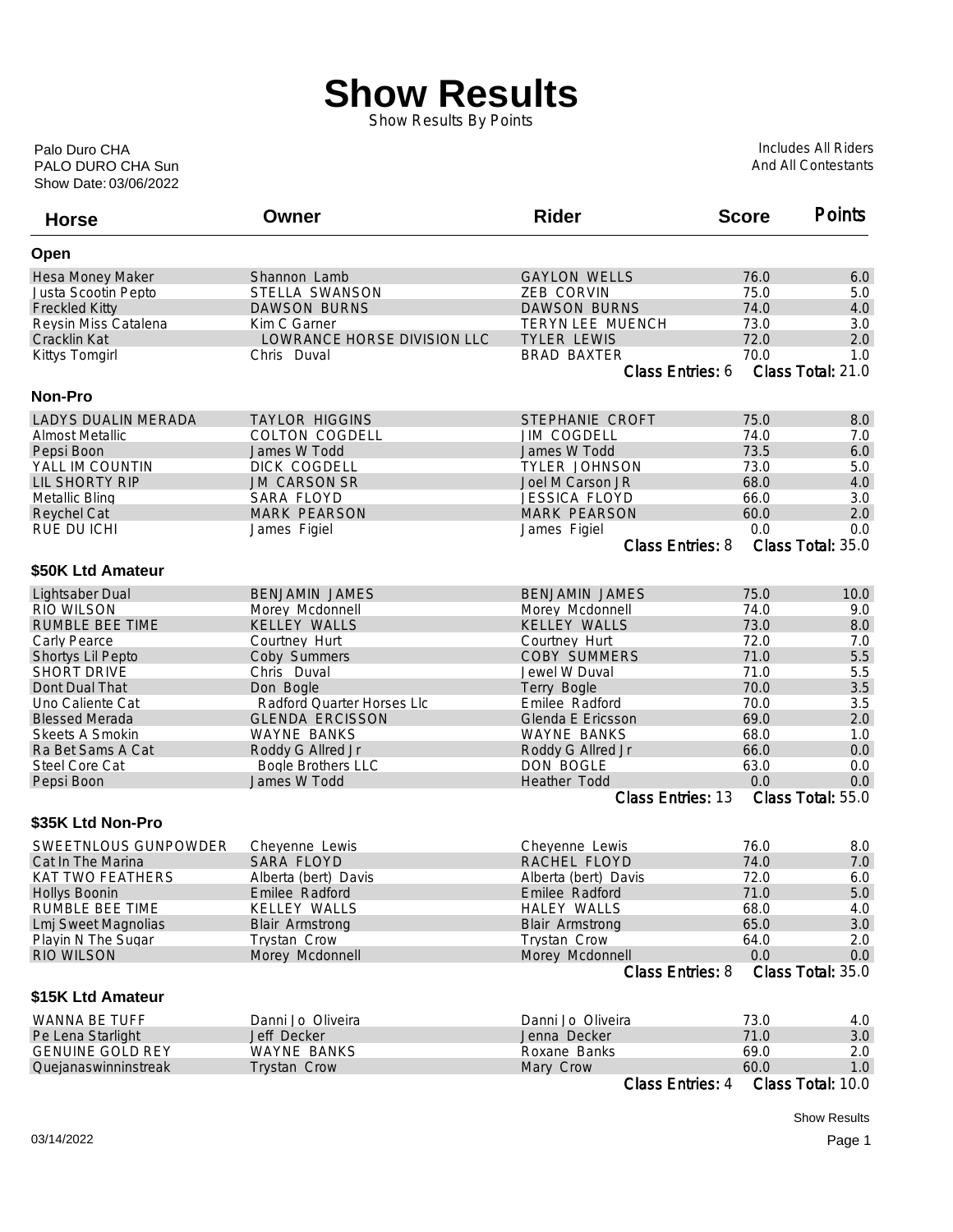| <b>Horse</b>                | Owner                       | <b>Rider</b>             | <b>Score</b> | <b>Points</b>     |
|-----------------------------|-----------------------------|--------------------------|--------------|-------------------|
| \$25K Ltd Novice Horse      |                             |                          |              |                   |
| Tin Man                     | STELLA SWANSON              | <b>ZEB CORVIN</b>        | 76.0         | 10.0              |
| <b>Hollys Boonin</b>        | Emilee Radford              | Jose Cruz                | 75.0         | 9.0               |
| Reysin Miss Catalena        | Kim C Garner                | TERYN LEE MUENCH         | 73.0         | 8.0               |
| One Tuff Boon               | LOWRANCE HORSE DIVISION LLC | <b>TYLER LEWIS</b>       | 72.0         | 7.0               |
| Metallic White              | Danni Jo Oliveira           | Kristi Johns             | 71.5         | 6.0               |
| <b>Metallic Benz</b>        | David McElyea               | <b>AUSTIN BLAKE</b>      | 71.0         | 5.0               |
| Carly Pearce                | Courtney Hurt               | NATHEN ANDERSON          | 70.0         | 4.0               |
| Rubys Boon 16               | STELLA SWANSON              | LINDA WERNER             | 69.0         | 3.0               |
| <b>Freckled Kitty</b>       | <b>DAWSON BURNS</b>         | <b>DAWSON BURNS</b>      | 65.0         | 2.0               |
| <b>Hey Lil Sister</b>       | Holly Jackson Muench        | TERYN LEE MUENCH         | 60.0         | 1.0               |
| Hughesurhuckleberry         | NATHEN ANDERSON             | NATHEN ANDERSON          | 0.0          | 0.0               |
| Rosa Del Pepto              | STELLA SWANSON              | ZEB CORVIN               | 0.0          | 0.0               |
|                             |                             | Class Entries: 12        |              | Class Total: 55.0 |
| \$5K Ltd Novice Horse       |                             |                          |              |                   |
| Sundance Jessie             | Shannon Lamb                | <b>GAYLON WELLS</b>      | 75.0         | 10.0              |
| Catastrophic Boon           | Susan Tavernier             | Jose Cruz                | 74.0         | 9.0               |
| True Smooth                 | Mary E Boyd                 | <b>ZEB CORVIN</b>        | 73.0         | 8.0               |
| Reyvenge                    | Gale Knickelbein            | <b>TERYN LEE MUENCH</b>  | 72.0         | 7.0               |
| <b>Baby Spyce</b>           | Radford Quarter Horses Llc  | Jose Cruz                | 71.5         | 6.0               |
| <b>Metallic Benz</b>        | David McElyea               | <b>AUSTIN BLAKE</b>      | 71.0         | 5.0               |
| <b>LOOKIN SNEAKY</b>        | Delena K Avara              | <b>AUSTIN BLAKE</b>      | 70.0         | 3.5               |
| <b>Battle Reys</b>          | Mark Akin                   | NATHEN ANDERSON          | 70.0         | 3.5               |
| WR Smart Pepto Cat          | Darren Bednar               | NATHEN ANDERSON          | 69.0         | 1.5               |
| Metalofhonor                | <b>BENJAMIN JAMES</b>       | <b>SHANE DECKER</b>      | 69.0         | 1.5               |
| Speak To A Girl             | Carroll Gates               | Michael Seaton           | 68.0         | 0.0               |
| <b>Lightly Spoken</b>       | Gale Knickelbein            | <b>TERYN LEE MUENCH</b>  | 67.0         | 0.0               |
|                             | Carroll Gates               | Michael Seaton           | 60.0         | 0.0               |
| Reyzin The Bets<br>Reyluna  | <b>DAWSON BURNS</b>         | <b>DAWSON BURNS</b>      | 0.0          | 0.0               |
|                             |                             | <b>Class Entries: 14</b> |              | Class Total: 55.0 |
| \$25K Novice Horse Non-Pro  |                             |                          |              |                   |
|                             |                             |                          |              |                   |
| Spot Of Hot Metal           | SHERRYL COURSON             | WACIE DECKER             | 74.0         | 10.0              |
| <b>Miss Scarlets Sister</b> | <b>MYLES BROWN</b>          | Jaylee Hall Brown        | 73.5         | 9.0               |
| <b>Kitty Whistle</b>        | Ryder Carpenter             | <b>RYDER CARPENTER</b>   | 73.0         | 8.0               |
| Ricochet Off Da Boon        | Holly Jackson Muench        | <b>HOLLY MUENCH</b>      | 72.5         | 7.0               |
| A Lil Catty                 | <b>COLTON COGDELL</b>       | COLTON COGDELL           | 72.0         | 5.5               |
| Skiddish                    | <b>TOBY LEBLANC</b>         | <b>TOBY LEBLANC</b>      | 72.0         | 5.5               |
| <b>True Believers</b>       | Shannon Lamb                | <b>SHANNON LAMB</b>      | 71.0         | 4.0               |
| Gar One Time Cat            | Jeff Decker                 | JEFF DECKER              | 70.0         | 3.0               |
| Cat In The Marina           | SARA FLOYD                  | JESSICA FLOYD            | 67.0         | 2.0               |
| Oh Hazel Rey                | <b>MARK PEARSON</b>         | <b>MARK PEARSON</b>      | 60.0         | 1.0               |
| Mr Nite Linger              | DICK COGDELL                | DICK COGDELL             | 0.0          | 0.0               |
| Cjs Tuff Chiquita           | CHRISTINA DELPOZO           | CHRISTINA DELPOZO        | 0.0          | 0.0               |
|                             |                             | Class Entries: 12        |              | Class Total: 55.0 |
| \$2,000 Ltd Rider           |                             |                          |              |                   |
| PRETTY LIL BOONLIGHT        | Coby Summers                | Joli Summers             | 75.0         | 10.0              |
| Wbr Itchy By Choice         | Berry Banks                 | Trevor Klein             | 73.0         | 9.0               |
| <b>KAT TWO FEATHERS</b>     | Alberta (bert) Davis        | Seondra Paintin          | 72.0         | 8.0               |
| Pe Lena Starlight           | Jeff Decker                 | Jenna Decker             | 71.0         | 7.0               |
| Quejanaswinninstreak        | <b>Trystan Crow</b>         | Creelie Coberly          | 70.0         | 6.0               |
| JOH METAL PRINCESS          | <b>SKIP JONES</b>           | Lauren Mcnamee           | 69.0         | $5.0\,$           |
| Metro Fletch                | Marcy Blanchard             | Katelynn Miller          | 68.0         | 4.0               |
| Gloria Boon                 | Kimberly Miller             | Colby Lee                | 67.0         | 3.0               |
| <b>SISTA JACKSON</b>        | JARED MELTON                | JARED MELTON             | 65.0         | 2.0               |
| SPOONALENA                  | <b>TOBY LEBLANC</b>         | TATE LEE LEBLANC         | 64.0         | 1.0               |
| Cr Ruff N Tuff              | Travis Krein                | Travis Krein             | 60.0         | 0.0               |

Show Results